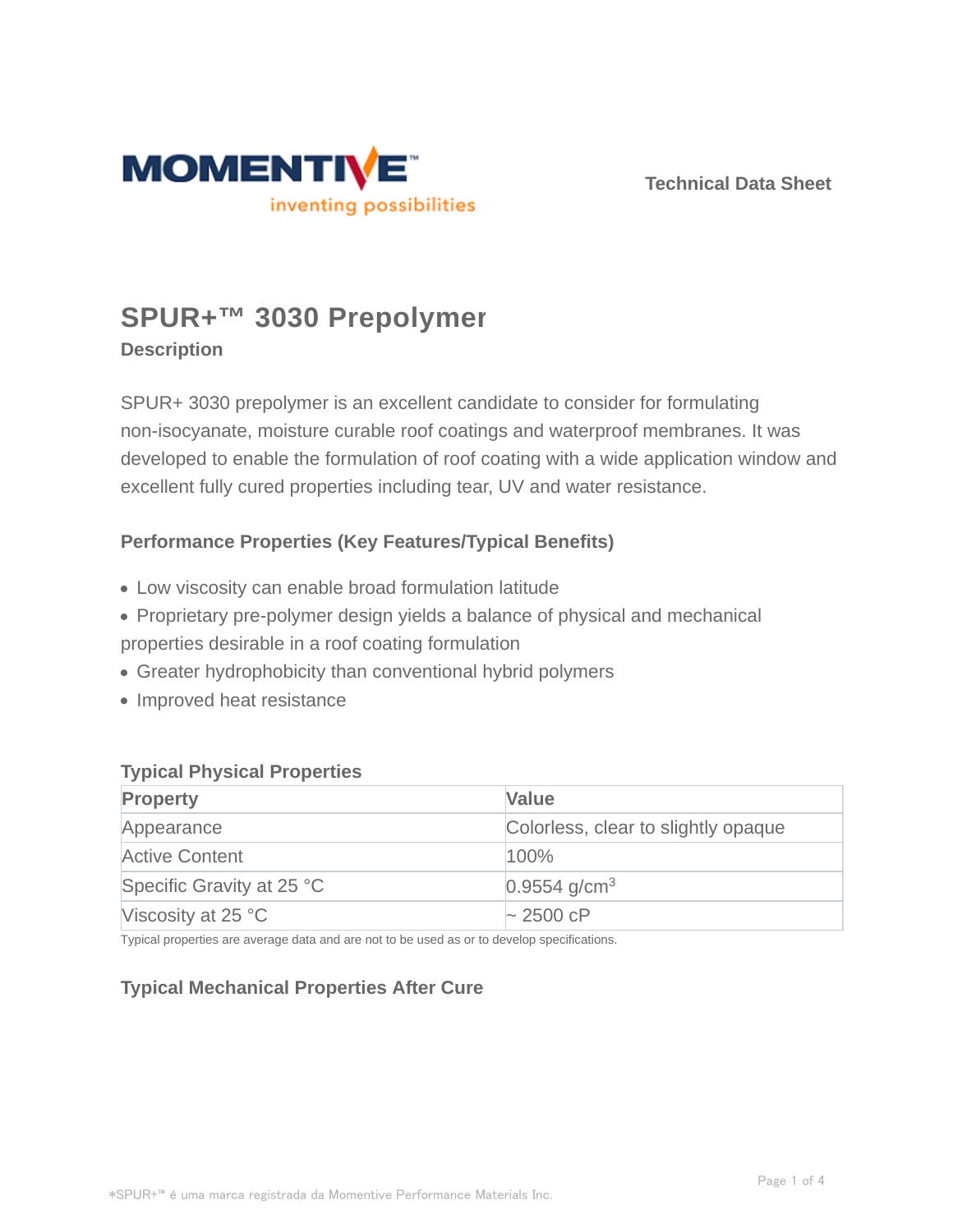| <b>Property</b>                 | <b>Value</b> |
|---------------------------------|--------------|
| Tensile Strength at Break (psi) | 600          |
| Elongation at Break (%)         | 180          |
| Modulus at 100% Extension (psi) | 220          |
| Hardness Shore A                |              |

Typical properties are average data and are not to be used as or to develop specifications.

The prepolymer was cured via the addition of 1% Fomrez† UL-28 & 0.5% DEMDD in a humidity chamber at 23 °C and 50% relative humidity for ten days, and then tested according to ASTM D412 for tensile properties and ASTM C661 for hardness.

## **Patent Status**

Nothing contained herein shall be construed to imply the nonexistence of any relevant patents or to constitute the permission, inducement or recommendation to practice any invention covered by any patent, without authority from the owner of the patent.

## **Product Safety, Handling and Storage**

Customers should review the latest Safety Data Sheet (SDS) and label for product safety information, safe handling instructions, personal protective equipment if necessary, emergency service contact information, and any special storage conditions required for safety. Momentive Performance Materials (MPM) maintains an aroundthe-clock emergency service for its products. SDS are available at www.momentive.com or, upon request, from any MPM representative. For product storage and handling procedures to maintain the product quality within our stated specifications, please review Certificates of Analysis, which are available in the Order Center. Use of other materials in conjunction with MPM products (for example, primers) may require additional precautions. Please review and follow the safety information provided by the manufacturer of such other materials.

## **Limitations**

Customers must evaluate Momentive Performance Materials products and make their own determination as to fitness of use in their particular applications.

**Contact Information** Email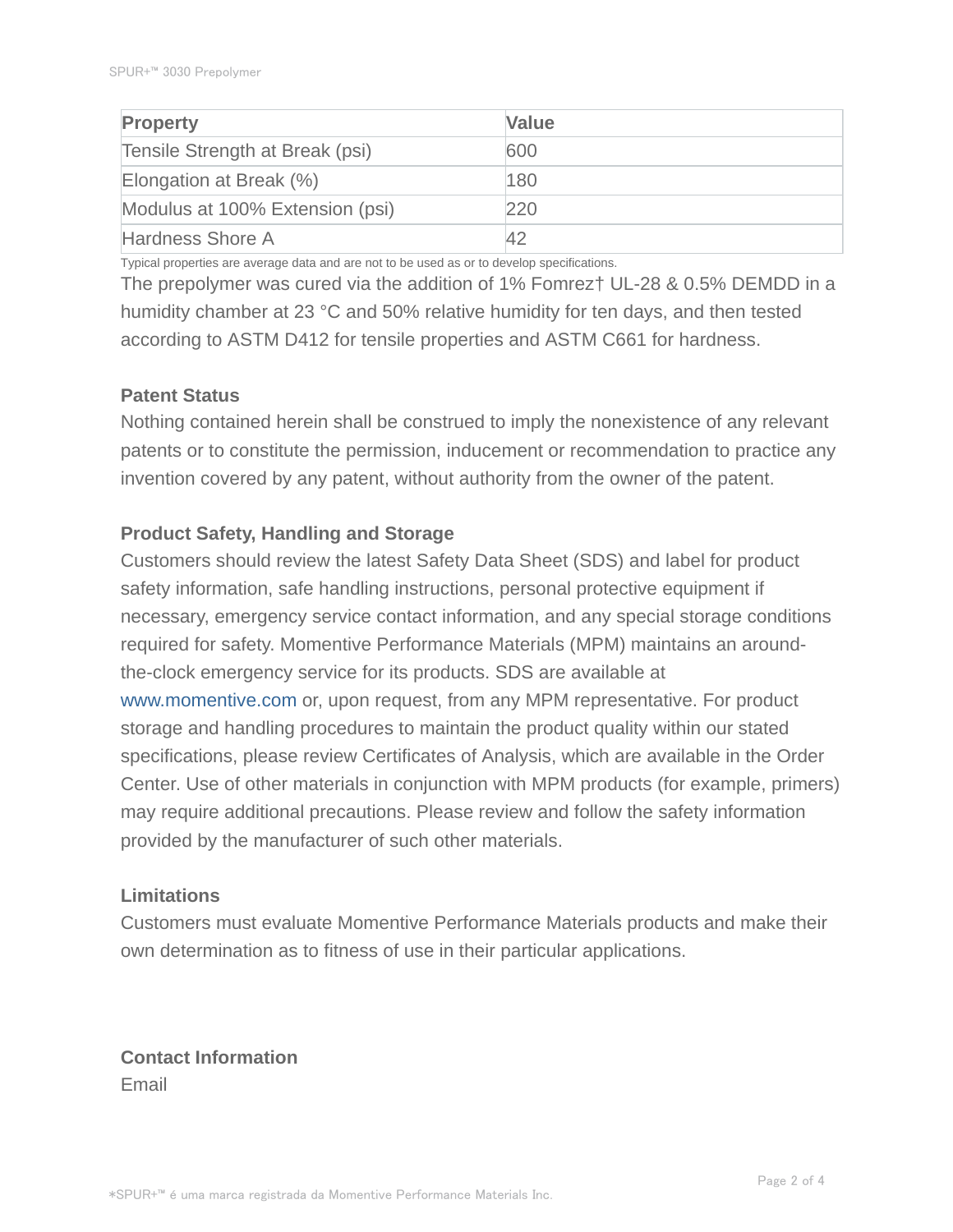#### commercial.services@momentive.com

# **Telephone**

| <b>Americas</b>                | <b>Latin America</b>                                      | <b>EMEAI- Europe, Middle</b><br>East, Africa & India                        | <b>ASIA PACIFIC</b>                            |
|--------------------------------|-----------------------------------------------------------|-----------------------------------------------------------------------------|------------------------------------------------|
| +1 800 295 2392<br>Toll free*  | <b>Brazil</b><br>+55 11 4534 9650                         | <b>Europe</b><br>+390510924300                                              | <b>China</b><br>800 820 0202                   |
| +704 805 6946<br>Direct Number | Direct Number                                             | Direct number                                                               | Toll free<br>+86 21 3860 4892<br>Direct number |
| *All American<br>countries     | <b>Mexico</b><br>+52 55 2169 7670<br><b>Direct Number</b> | India, Middle East &<br><b>Africa</b><br>+ 91 44 71212207<br>Direct number* | Japan<br>+81 3 5544 3111<br>Direct number      |
|                                |                                                           | *All Middle Eastern<br>countries, Africa, India,                            | <b>Korea</b><br>+82 2 6201 4600                |

For literature and technical assistance, visit our website at: www.momentive.com

## **DISCLAIMER:**

**THE MATERIALS, PRODUCTS AND SERVICES OF MOMENTIVE PERFORMANCE MATERIALS INC. AND ITS SUBSIDIARIES AND AFFILIATES (COLLECTIVELY "SUPPLIER"), ARE SOLD SUBJECT TO SUPPLIER'S STANDARD CONDITIONS OF SALE, WHICH ARE INCLUDED IN THE APPLICABLE DISTRIBUTOR OR OTHER SALES AGREEMENT, PRINTED ON THE BACK OF ORDER ACKNOWLEDGMENTS AND INVOICES, AND AVAILABLE UPON REQUEST. ALTHOUGH ANY INFORMATION, RECOMMENDATIONS, OR ADVICE CONTAINED HEREIN IS GIVEN IN GOOD FAITH, SUPPLIER MAKES NO WARRANTY OR GUARANTEE, EXPRESS OR IMPLIED, (i) THAT THE RESULTS DESCRIBED HEREIN WILL BE OBTAINED UNDER END-USE CONDITIONS, OR (ii) AS TO THE EFFECTIVENESS OR SAFETY OF ANY DESIGN INCORPORATING ITS PRODUCTS, MATERIALS, SERVICES, RECOMMENDATIONS OR ADVICE. EXCEPT AS PROVIDED IN SUPPLIER'S STANDARD CONDITIONS OF SALE, SUPPLIER AND ITS REPRESENTATIVES SHALL IN NO EVENT BE RESPONSIBLE FOR ANY LOSS RESULTING FROM ANY USE OF ITS MATERIALS, PRODUCTS**